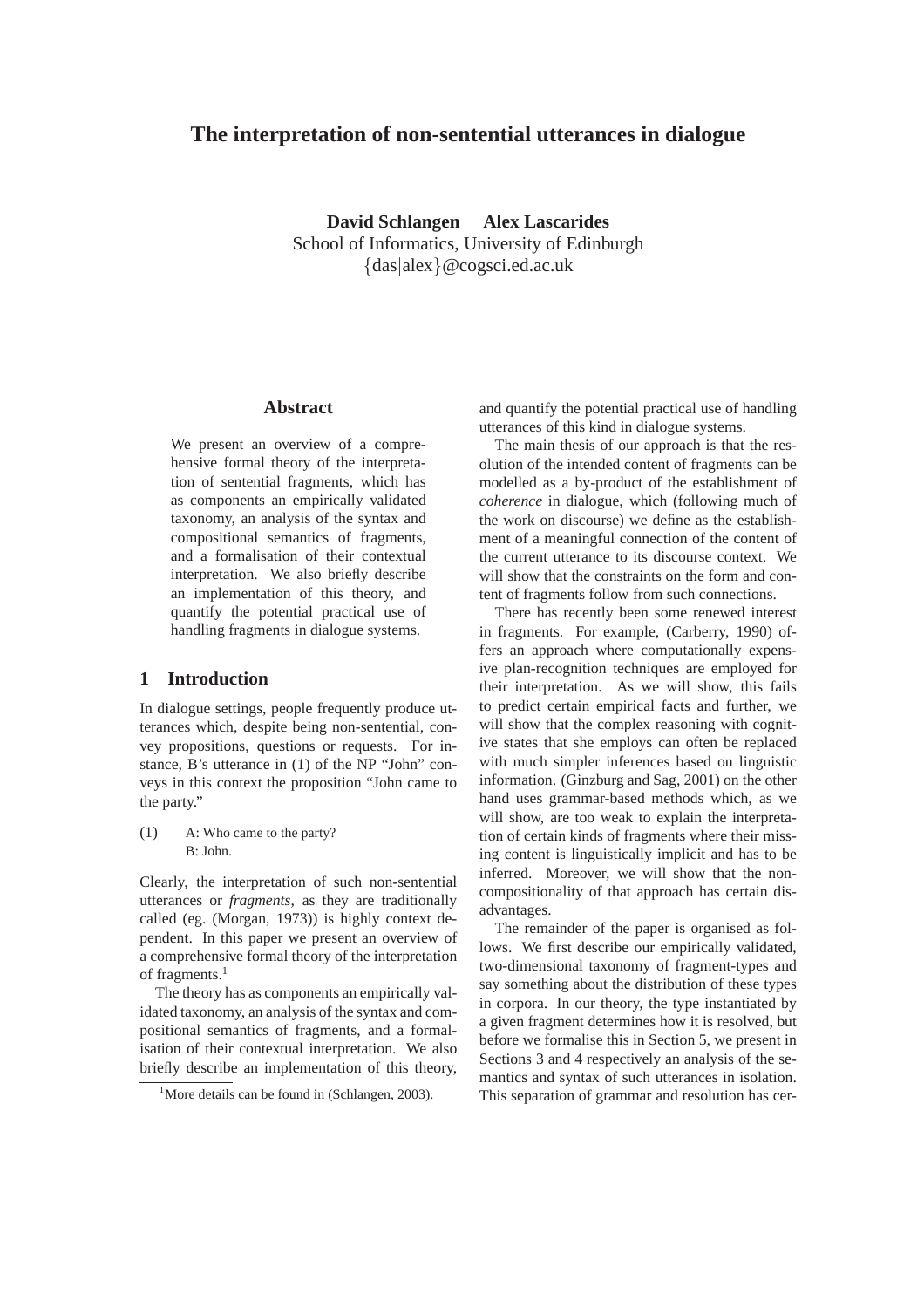tain advantages, as we discuss in comparison to previous work.

## **2 A Taxonomy of Fragments**

#### **2.1 The Taxonomy**

We classify fragments according to two dimensions. In the first dimension, the criterion for classification is the source of the material that is needed for resolution. In examples like (1), all information that is required to resolve the meaning of the fragment (we will soon say something about what kind of information we assume this to be, syntactic or semantic) is present in the context: the resolution "John came to the party" can be computed by identifying the 'missing' content in "John" with elements from the utterance it is related to, ie. the question. We call this type of resolution *resolution-viaidentity*. However, there are also examples where required information is linguistically implicit, as in (2).

### (2) A: Why did John leave? B: Exams.

If John is a student and this fact is mutually known by the dialogue participants, then B's utterance is presumably resolved to something like "John left because he has to take an exam soon". This resolution contains elements that are not linguistically explicit in the utterance to which the fragment is a reply; the resolution has to be *inferred*, from both linguistic sources (the content of the fragment and the content of its discourse context) and also extralinguistic sources (knowledge about preparing for exams, for example). Hence we call this type of resolution *resolution-via-inference*. We will show below that there are different constraints on fragments of these types.

In the second dimension fragments are categorised by their discourse-function or rhetorical role with respect to elements of the context. For example, in both (1) and (2), the fragment provides an answer to a question, and so we call the type these fragments instantiate *Question-Answer Pair*  $(OAP)^2$ . As this name suggests, strictly speaking this dimension does not classify fragments as such, but rather the relation a given fragment has to elements of its context. To make this explicit, our types are defined as relations, that is, the element of the

context the fragment connects to is explicitly part of what individuates the type.3

As a theoretical backbone for the taxonomy, we used the rhetorical relations defined by a theory of discourse structure called SDRT (Asher, 1993; Asher and Lascarides, 2003), which is also the framework in which we formalised the resolution of fragments. However, we also used corpora to motivate the set of fragment-types in our taxonomy. We manually identified all instances of non-sentential utterances in a number of transcripts of dialogues and classified their relation to the context.<sup>4</sup> The resulting list of relations is given in Tables 1 and 2, together with informal definitions of the semantics of each relation (where  $\beta$  is the fragment and  $\alpha$  the utterance it is related to) and an example instance. We will not go into more details of the types here; in Section 5 we will return to a select few and give a formal definition of their semantics. Note that we do not claim that this set of fragment-types is exhaustive; we discuss in the next section the coverage that can be achieve with it on test data.<sup>5</sup> As a final point, note that we subsume what is often called "clarification question" (eg. (Ginzburg and Cooper, 2001)) under *Elaboration* to stress the similarity with 'normal' elaborations. The subscripts  $_p$  and  $_q$  indicate the message type of  $\alpha$  and  $\beta$ ; e.g. *Elab<sub>pq</sub>* is an elaboration of a proposition, performed with a question.

#### **2.2 Corpus Study**

To test the coverage that can be achieved with our taxonomy, we analysed 5087 items of general free conversation from the BNC (dialogues KSU and KSV), and 4037 items of task-oriented dialogue from the VM/redwoods corpus (the 125 dialogues on the VM-CD-ROM  $6$ .<sup>6</sup> We proceeded

<sup>6</sup>We held out this data in the compilation stage, and so 'training' and 'test-data' are disjoint.

<sup>&</sup>lt;sup>2</sup>That both (1) and (2) instantiate this type shows that the dimensions are indeed independent, since as discussed above in the first dimension they belong to different classes.

<sup>&</sup>lt;sup>3</sup>All taxonomies of fragment-types that are known to us use classes that are at least partially determined by the rhetorical function of the fragment (eg., that of (Carberry, 1990) as well as that of (Fernández and Ginzburg, 2002)); nevertheless, to our knowledge ours is the only one to make this inherent relationality explicit in the formal definition of the classes.

<sup>&</sup>lt;sup>4</sup>For this we used two dialogue transcripts from the BNC (Aston and Burnard, 1998) and five dialogues from the Verbmobil corpus (Wahlster, 2000).

<sup>&</sup>lt;sup>5</sup>A systematic omission are relations that connect requests. In the dialogues we looked at (which were negotiations and free conversation) these did not occur; however, in more task-oriented dialogues they will presumably be quite frequent. Note that there is no principled reason for not including them, and our approach could easily be extended accordingly.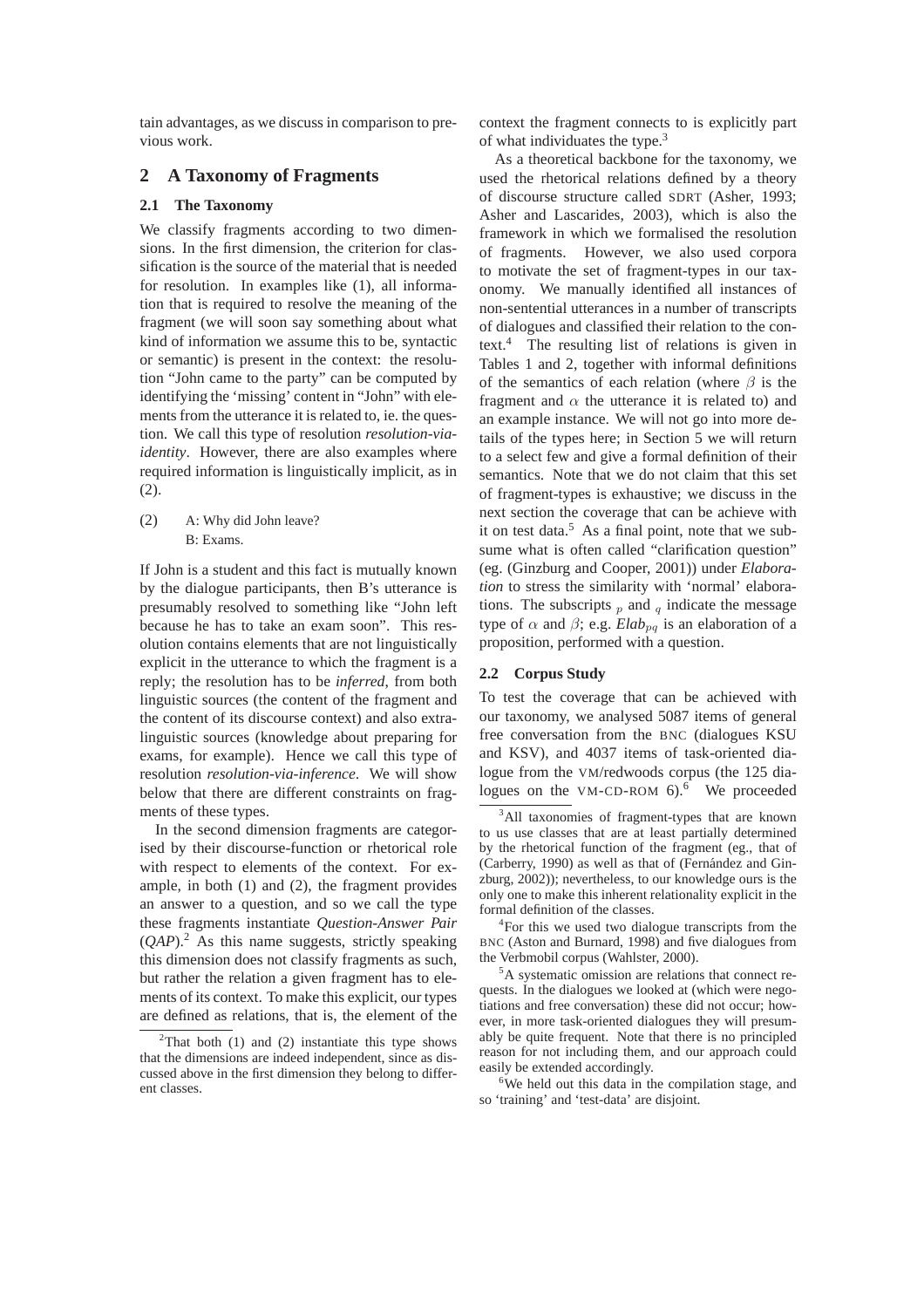| Relation               | Definition, Example                                                              |
|------------------------|----------------------------------------------------------------------------------|
| OAP                    | $\beta$ provides a direct answer to $\alpha$ .                                   |
|                        | "A: Who came to the party? $- B$ :                                               |
|                        | Peter."                                                                          |
| $\overline{QAP_q}$     | answers to y/n-question $\beta$<br>Positive                                      |
|                        | provide a direct answer to $\alpha$ , negative                                   |
|                        | answers a partial answer.                                                        |
|                        | "A: Who was this? Peter?"                                                        |
| $\overline{Elab}_{pp}$ | $\beta$ elaborates on some aspect of the in-                                     |
|                        | dicative $\alpha$ .                                                              |
|                        | "A: I talked to Peter. Peter Miller."                                            |
|                        | "A: I talked to Peter. Yesterday."                                               |
| $Elab_{qp}$            | $\beta$ elaborates on the content of $\alpha$ .                                  |
|                        | "A: Who did you talk to? Yesterday."                                             |
|                        | ( = "Who did you talk to yesterday?")                                            |
| $Elab_{pq}$            | Any answer to $\beta$ elaborates on some as-                                     |
|                        | pect of the indicative $\alpha$ .                                                |
|                        | "A: I talked to Peter. $-B$ : When?"                                             |
|                        | "A: I talked to Peter. $- B$ : Peter                                             |
|                        | Miller?"                                                                         |
| $Elab_{qq}$            | Any answer to $\beta$ elaborates on the con-                                     |
|                        | tent of $\alpha$ .                                                               |
|                        | "A: Did you talk to Peter? $-B$ : Peter                                          |
|                        | Miller?"                                                                         |
| Contr                  | $\alpha$ and $\beta$ have a <i>contrasting theme</i> .                           |
|                        | "(A: Are they in the cupboard?) - B:                                             |
|                        | $(\alpha :)$ No, $(\beta :)$ in the fridge."                                     |
| Cont                   | $\beta$ continues a topic of $\alpha$ .                                          |
|                        | "A: I am free on Monday. And on Wed-                                             |
|                        | nesday."                                                                         |
| $Q$ -Cont              | The question $\beta$ continues a topic of the                                    |
|                        | question $\alpha$ .                                                              |
|                        | "A: What's his name? $-B: \ldots - A$ :                                          |
|                        | His address?"                                                                    |
| $Q$ -Alt               | Answers to $\beta$ answer an alternative                                         |
|                        | question combined out of $\alpha$ and the<br>fragment-phrase $\beta'$ $\alpha$ . |
|                        | "A: Can you come on Tuesday? Or                                                  |
|                        | Wednesday?"                                                                      |
|                        | (= "When can you come, Tuesday or                                                |
|                        | Wednesday?")                                                                     |
| Expl                   | $\beta$ explains $e_{\alpha}$ .                                                  |
|                        | "A: Peter left early. Exams."                                                    |
| $Expl_q$               | All answers to $\beta$ explain $e_{\alpha}$ .                                    |
|                        | "A: Peter left early. $-B$ : Exams?"                                             |
| $Expl_q^*$             | All answers to $\beta$ explain why $\alpha$ has                                  |
|                        | been uttered.                                                                    |
|                        | "A: Are you married? $-B$ : Why?"                                                |
| Res                    | $\alpha$ explains $e_{\beta}$ .                                                  |
|                        | "A: He had a stroke. And died."                                                  |
| Res <sub>a</sub>       | Answers to $\beta$ are explained by $\alpha$ .                                   |
|                        | "A: He had a stroke. $-B$ : And died?"                                           |

Table 1: Speech act types that can be realized with NSUs

| Relation     | Definition, Example                                                    |
|--------------|------------------------------------------------------------------------|
| $Plan$ -Elab | $\beta$ details a step in a plan to reach a goal                       |
|              | behind $\alpha$ .                                                      |
|              | "A: Let's meet on Monday. At two                                       |
|              | o'clock."                                                              |
| $Q$ -Elab    | Answers to $\beta$ detail a step in a plan to                          |
|              | reach a goal behind $\alpha$ .                                         |
|              | "A: Let's meet on Monday. $-B$ : At two                                |
|              | o'clock?"                                                              |
| Ack          | $\beta$ entails that $Agent(\beta)$ has accepted or                    |
|              | achieved $Agent(\alpha)$ 's goal behind utter-                         |
|              | ing $\alpha$ .                                                         |
|              | "A: Let's meet on Monday. $-B$ : OK."                                  |
| Plan-Corr    | $\beta$ indicates that $Agent(\beta)$ doesn't ac-                      |
|              | cept or is unable to help achieve                                      |
|              | $Agent(\alpha)$ 's goal behind $\alpha$ .                              |
|              | "A: Let's meet on Monday. $-B: No."$                                   |
| $Ack_a$      | positive answers $\gamma$ to $\beta$ entails                           |
|              | $ack(\alpha, \gamma)$ , negative <i>Plan-Corr</i> $(\alpha, \gamma)$ . |
|              | "A: Let's meet on Monday. OK?"                                         |
| Comnt        | $\beta$ indicates a propositional attitude of                          |
|              | $Agent(\beta)$ towards the content of $\alpha$ .                       |
|              | "A: I talked to Peter. - B: Awesome!"                                  |
| $Comnt_a$    | Answers to $\beta$ indicate a propositional                            |
|              | attitude of $Agent(\beta)$ towards the con-                            |
|              | tent of $\alpha$ .                                                     |
|              | "A: I talked to Peter. - B: Really?"                                   |
| Narr         | $e_{\beta}$ occurs after $e_{\alpha}$ ,                                |
|              | "A: He went to Italy. And (then) to                                    |
|              | Spain."                                                                |
| $Narr_q$     | Answers $\gamma$ to $\beta$ entail $Narr(\alpha, \gamma)$ .            |
|              | "A: He went to Italy. $-B$ : And then?"                                |

Table 2: Speech act types that can be realized with NSUs (contd)

in two stages, first semi-automatically identifying non-sentential utterances (using the wide-coverage grammar described below as a filter for sententiality) which we then classified according to the taxonomy, or with other if no decision could be made.<sup>7</sup>

**Results** Numbers about the frequency of fragments in our corpus and about the achieved coverage overall are presented in Table 3. For reasons of space, we cannot show the detailed distribution of the classes here; what is noteworthy about it is that the majority of fragment instances is concentrated in a few classes, with the rest of the classes only represented by a few examples each. The most frequent type is *QAP*, followed by  $Elab_{pq}$  and  $Elab_{pp}$ ,

 $7$  For this study we only used one annotator, so we cannot present inter-annotator agreement measures. Further studies are underway at the moment that will give us such data.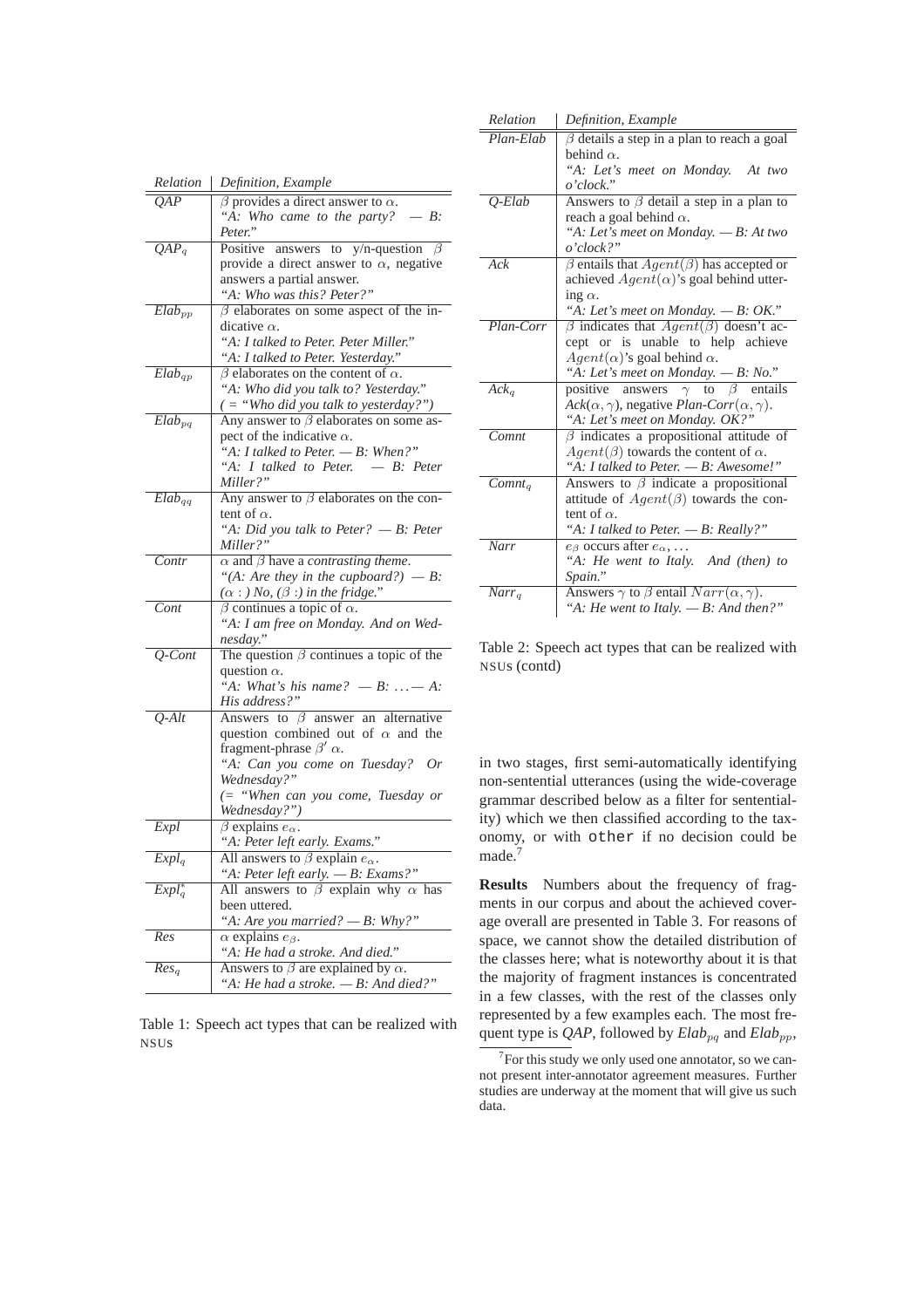whereas types like *Expl*<sup>∗</sup><sub>*q</sub>*, *Q*-*Alt* and *Contr* were</sub> found only a few times.

| MMAR |  |
|------|--|
|------|--|

| .              |      |                                 |  |  |
|----------------|------|---------------------------------|--|--|
| items analysed | 9142 |                                 |  |  |
| Fragments      | 931  | $(= 10.2\%)$                    |  |  |
| classfd.       | 865  | $(= 93\% \text{ of fragments})$ |  |  |
| other          | 66   | $(= 7\% \text{ of fragments})$  |  |  |

| Table 3: Results of Annotation |
|--------------------------------|
|--------------------------------|

**Discussion** The overall percentage of fragments we have found seems to confirm the results of earlier studies (Thompson, 1980; Fernández and Ginzburg, 2002), which also classified as fragments around 10% of the utterances in the dialogues they looked at. (Fernández and Ginzburg, 2002) also offers a taxonomy of fragment types; the authors claim to have reached a coverage which is much higher than what we achieved (99% compared to our 93%). We think this can partially be explained by the fact that the classes they use are more surface-oriented. For example, they have a class 'sluice', which is defined as "bare questiondenoting *wh*-phrases" (Fernández and Ginzburg, 2002, p.16). We make a finer distinction, splitting this class further according to the rhetorical function played by the fragmental question (eg.,  $Expl_q$ ,  $Expl_q^*$ ,  $Narr_q$ ,  $Elab_q$ ). Hence, to classify a given fragment we need more information about its rhetorical function; information which sometimes is difficult to recover from a transcript. While a surface-oriented approach to defining classes is an advantage for annotation, it is a hindrance for formally defining their semantics, as we will argue below.

In conclusion, we think that this corpus study has shown that our taxonomy has satisfactory empirical motivation. In the next two sections we look at fragments in isolation. We return to the taxonomy when we give an example of the formal semantics of relations and show how they determine the resolution of the fragments.

# **3 A Compositional Semantics for Fragments**

For compositional semantic analysis we use Minimal Recursion Semantics (MRS, (Copestake et al., 1999)), a language in which partial descriptions of formulae of a logical language (the *base language*) can be expressed. This allows one to leave certain semantic distinctions unresolved, reflecting the idea that syntax supplies only partial information about meaning. Technically this is achieved via a strategy that has become standard in computational semantics (e.g., (Reyle, 1993)): one assigns labels to bits of base language formulae so that statements about their combination can remain 'underspecified'. The (first-order) models of formulae of this latter language then can be seen as standing in a direct relation to formulae of the base language;  $M \models \phi$  then means that the (unique) base-language formula corresponding to  $M$  is described by the MRS  $\phi$ .<sup>8</sup> By way of example, (3) shows an MRSrepresentation of "Everyone loves someone", where so-called elementary predications (EPs) are labelled with *handles*  $(h_n)$ , with *h* being the top handle that outscopes all others; ' $h_1 =_q h_2$ ' stands for an 'outscopes' relation between EPs where only quantifiers can be scoped in between  $h_1$  and  $h_2$ ; *prpstn\_rel* signals that the MRS describes a proposition.

(3) 
$$
\langle h, e, \{h: prpstn_{rel}(h_1), h_2: love\_v_{rel}(e, x_1, x_2), h_6: _every_{rel}(x_1, h_8, h_9), h_{10}: _person_{rel}(x_1), h_{11}: _some_{rel}(x_2, h_{12}, h_{13}), h_{14}: _person_{rel}(x_2)\}, \{h_1 = q h_2, h_8 = q h_{10}, h_{12} = q h_{14}\}\rangle
$$

The compositional semantics of fragments leaves more information unresolved than just semantic scope, however. All we know about the meaning of fragments like those in (1) and (2) independent from their context is: (a) they will resolve to a proposition, $9$  of which (b) the main predicate is unknown, but (c) one participant in the main event is specified although its exact role isn't. We represent this with an anaphoric relation *unknown rel*, and so the NPfragment "John." (regardless of the context it stands in) is represented as:

(4) 
$$
\langle h, e, \{h: prpstn\_rel(h_1),\
$$

$$
h_2: unknown\_rel(e, x),
$$

$$
h_6: def\_np\_rel(x, h_8, h_9),
$$

$$
h_{10}: named(x, John)\},
$$

$$
\{h_1 = q h_2, h_8 = q h_{10}\}\rangle
$$

The *unknown rel* acts as a 'place-holder' for a potentially complex sub-formula; more precisely it is a constraint on the form of the described (base-

<sup>8</sup> Such a semantics if given to MRS in (Copestake et al., 2001); we follow the similar formalisation in (Asher and Lascarides, 2003). Note that we do not make any assumptions about the base language and its logic here; the descriptions are compatible with it being static first order predicate logic, or a dynamic logic like DRT (Kamp and Reyle, 1993).

<sup>&</sup>lt;sup>9</sup>We make the simplifying assumption that there is an unambiguous intonation pattern indicating whether a fragment is intended to convey a proposition, a question or a request.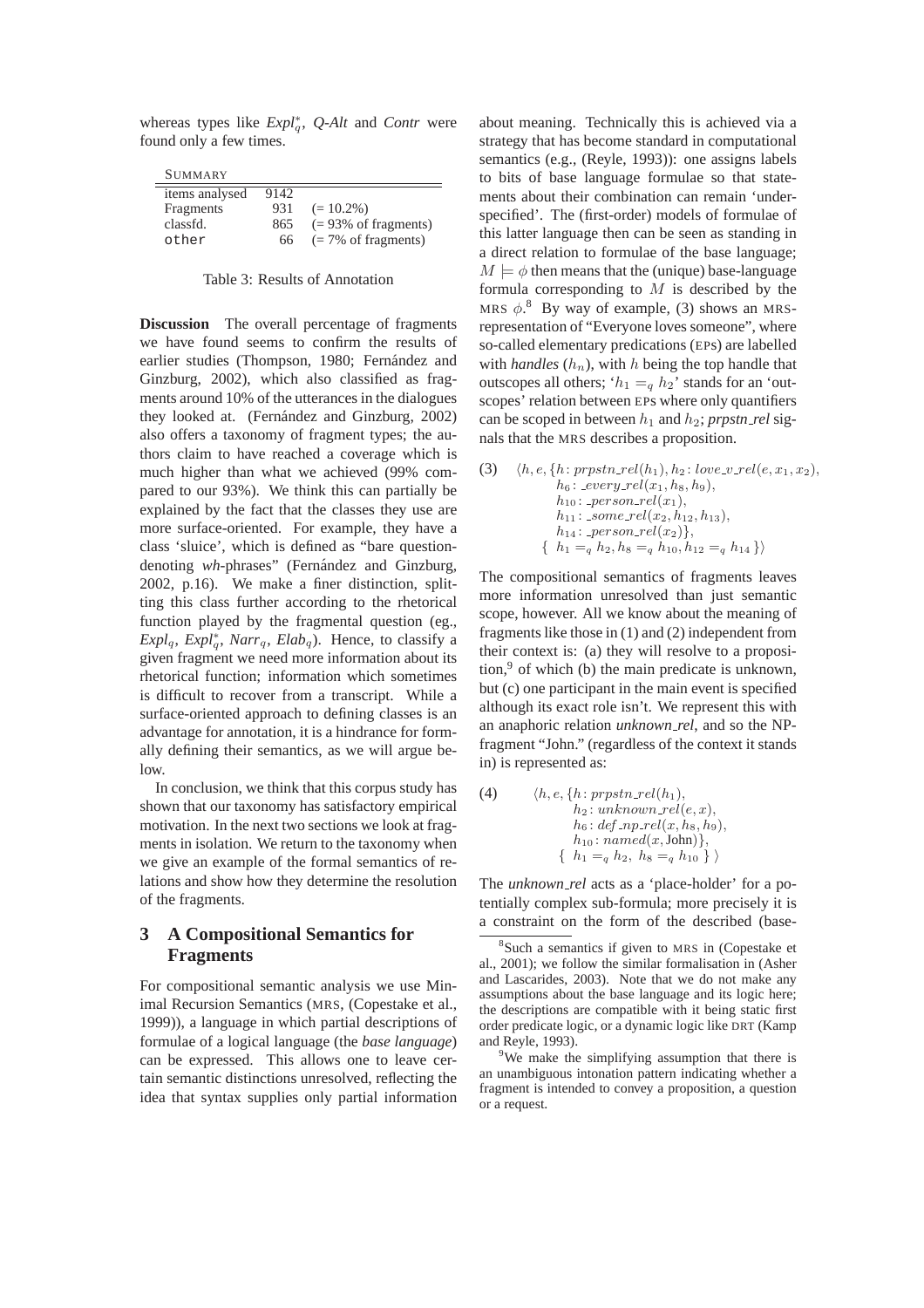language) formulae, that they contain at this place a subformula, which in the case of  $(4)$  must have  $e$ and  $x$  amongst its variables. Clearly, such a description then describes an infinite number of formulae; however, all of these are potential resolutions of the fragment. For instance, (4) (partially) describes the intended resolution of the fragment in context (1)— "John came to the party."—, but it also describes for example "Carl loves John." or "Sandy thinks that Kim relies on John.", which can be resolutions in other contexts.

It is important to note that *unknown rel* is *not* a second order variable (as it would be in an approach in the vein of (Dalrymple et al., 1991)), and it is *not* something that simply gets replaced by a predicate symbol of the same arity. Rather, *unknown rel* is a constraint more like the  $=$ <sub>q</sub>-constraints, constraining the 'shape' of the described formulae. It is anaphoric, because the sub-formula that is to be inserted at this point in the described formula is not determined by the grammar, but must be provided by the context.

#### **4 A Grammar of Fragments**

#### **4.1 The Analysis**

Our grammatical analysis of fragments is relatively straightforward: we make the assumption that fragments are phrases,<sup>10</sup> possibly modified by adverbs. As (5) shows, only scopally modifying adverbs are allowed.11

(5) A: Who sang this song? B: Maybe Sandy. / \*Badly Sandy.

In a pseudo phrase-structure notation, the rules simply are of the form 'S-frag  $\rightarrow$  (ADV) XP'. We formalise this in a version of HPSG that allows *constructions* (Sag, 1997) (ie. phrase-types that make a semantic contribution) and that uses MRSs as semantic representations. HPSG-representations of these semantic structures consist of a feature IN-DEX whose value represents the semantic index of the sign; a feature LTOP that holds the *handle* of the sign, ie. a label for the bits of logical form introduced by it; LZT, which is a bag of labelled EPs; and H-CONS, which collects the constraints on the order of sub-formulae.



Figure 1: "John" as a declarative fragment.

The formalisation is best explained with an example. Figure 1 shows, in a tree representation, the sign for the NP-fragment "John." It demonstrates how the NP is lifted to the level of sentences, and how the semantics of that sentence is composed.

Let's work 'top-down' to describe this Figure in detail. The root-sign in this tree has all the syntactic features of a sentence: the value of its SYN-SEM.LOCAL.CAT is of type *verb*, and all valence requirements are satisfied. It is also semantically like a sentence, in that its top-EP (with the handle  $\boxed{2}$ ) is of type *message* (more precisely, a prpstn). This

 $10$ This goes back to (Morgan, 1973); explicit rules can be found in (Barton, 1990). We ignore for now more complicated examples like 'A: Does John devour or nibble at his food? — B: Oh, John devours.'

<sup>&</sup>lt;sup>11</sup>Note that the latter *is* licensed as an answer to a multiple *wh*-question like "Who sang, and how?", in which case we analyse it as a sequence of two fragments.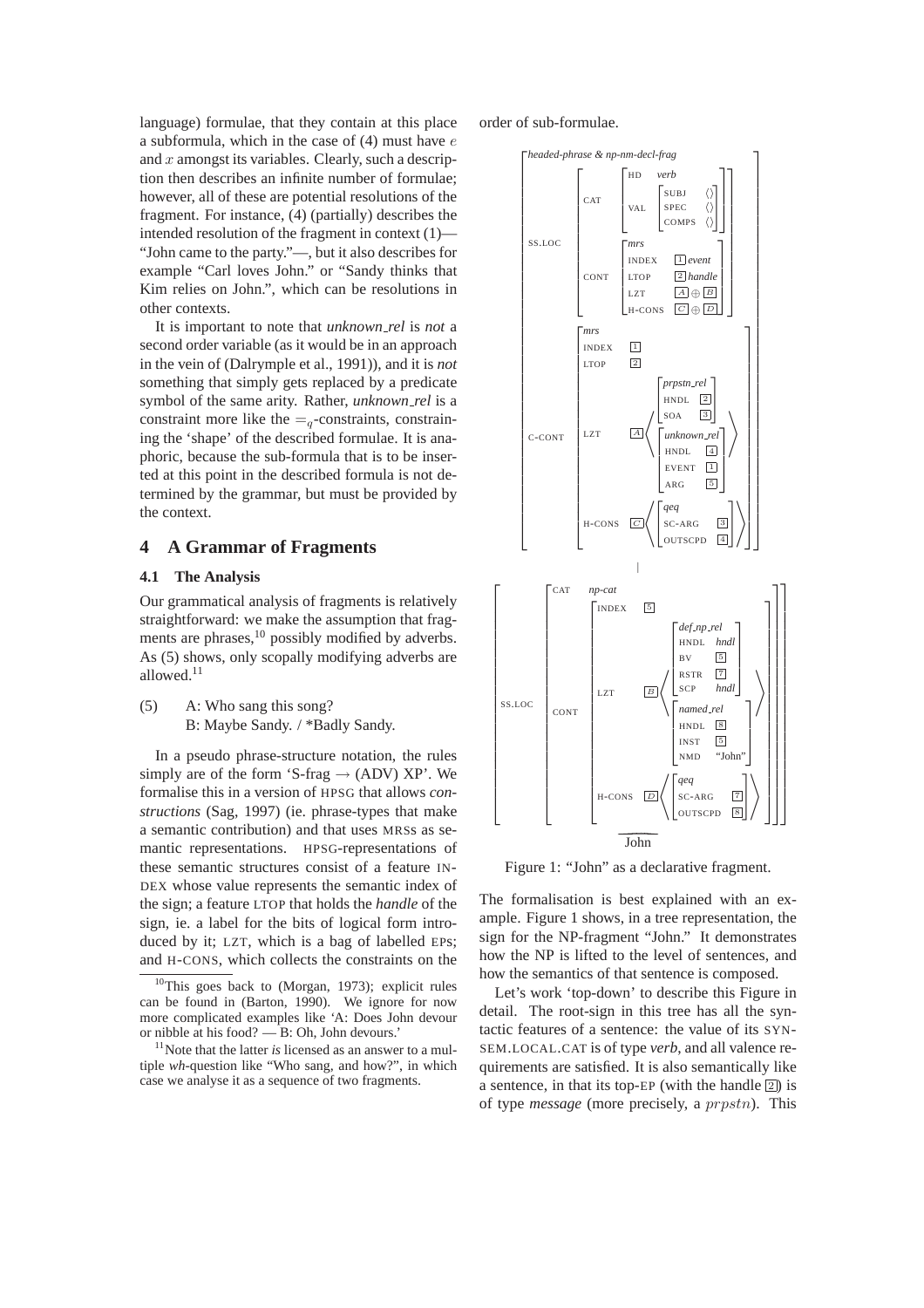EP is contributed by the fragment-rule, via the feature C-CONT (construction content). In the same way the *unknown\_rel*-constraint that was introduced in the previous section is added. The connection of this constraint to the semantics of the phrase is made via co-indexation of the argumentslot of  $unknown\_rel$  with the INDEX of the argument phrase (in Figure 1 this is  $\overline{5}$ ).

As the type-declaration in Figure 1 shows, this sign is the combination of two types, namely *headed-phrase*, which is a general type that defines the features and co-indexations in headed phrases; and *np-nm-decl-frag*, which collects the specifications particular to fragments. This type in turn inherits from three further types: *np-frag*, which specifies the particularities of fragments consisting of NPs; *nm-frag*, which specifies non-modified fragments (ie., a phrase that is not modified by an adverb); and *decl-frag*, which indicates that the fragments resolves to a proposition. These three types encapsulate properties of fragments that can vary independently; see the hierarchy in Figure 2.

We assume a generalised head-feature principle (*ghfp*) as in (Ginzburg and Sag, 2001) according to which all values for SYNSEM-features on the mother are by default token-identical to those of the daughter, and hence we have to make sure that the fragment-types override this default where appropriate. For example, the value for SYNSEM.LOCAL of fragments must be specified on the types for the fragments, since it will always be different from that of the head daughter—raising different XPs to sentences is the whole point of the rule, and so the default of the *ghfp* to copy these specifications must be overridden. The value of SYNSEM.LOCAL.CAT will be the same for all types of fragments, namely that of a sentence. In fact, the only elements of the type instantiated in Figure 1 that are specific to NPfragments are the co-indexation of the INDEX of the head (the NP) with the ARG of the  $unknown\_rel$ , and the restriction that the phrase be an NP. So the constraint unique to NP-fragments (ie., the specification of the type *np-frag*) is that shown in (6).

$$
\begin{bmatrix}\n\text{(6)} & np\text{-}\text{fg:} \\
\text{c-conr.LZT} & \langle \begin{bmatrix} 1 \\ 0 \end{bmatrix}, \begin{bmatrix} \text{ARG } \overline{\mathbf{u}} \end{bmatrix} \rangle\n\end{bmatrix} \rightarrow\n\begin{bmatrix}\n\text{SYNSEM.LOCAL} & \begin{bmatrix}\n\text{CAT} & \begin{bmatrix}\n\text{HEAD nominal} & \\
\text{VAL} & \begin{bmatrix}\n\text{COMPS} & \langle \rangle \\
\text{SPR} & \langle \rangle\n\end{bmatrix}\n\end{bmatrix}\n\end{bmatrix}
$$

Figure 1 represents a non-modified fragment. In fragments that are modified by an adverb, we

find an additional non-head-daughter, whose EP is scoped in as sister to the *unknown rel*, as shown in (7).



Finally, the last dimension organises the differences in the type of message to which the fragment will resolve. The example we have seen in Figure 1 was one of a propositional-fragment; fragmental questions or requests only differ in the type of this message-relation. To give an example, (8) shows the type *int(errogative)-frag(ment)*.

$$
\begin{bmatrix} int\text{-}frag \\ \text{c-contr.} Iz \setminus [int], \dots \end{bmatrix}
$$

The rules in this dimension also make sure that *wh*phrases must be *int-frag*s.

#### **4.2 Implementation**

We have implemented our analysis in a widecoverage HPSG, the *English Resource Grammar* (ERG, see for example (Copestake and Flickinger,  $(2000)$ ;<sup>12</sup> the implementation was evaluated using the grammar-profiling tool [incr tsdb()] (Oepen and Flickinger, 1998). First, to test for possible adverse effects on the analyses of fullsentences, we ran a batch-parse of a test-suite of full sentences, the CSLI-test-suite which is distributed with [incr tsdb()]. It consists of 1348 sentences, of which 961 are marked as syntactically well-formed and 387 as ill-formed. Table 4 shows a comparison of the original ERG with our extended version containing the fragment rules, with respect to the average number of parses per sentence.

 $12$ The implementation differs slightly from the analysis described in the previous section: the ERG doesn't make use of defaults, and so we had to explicitly state what is identical between mother and daughter and what isn't.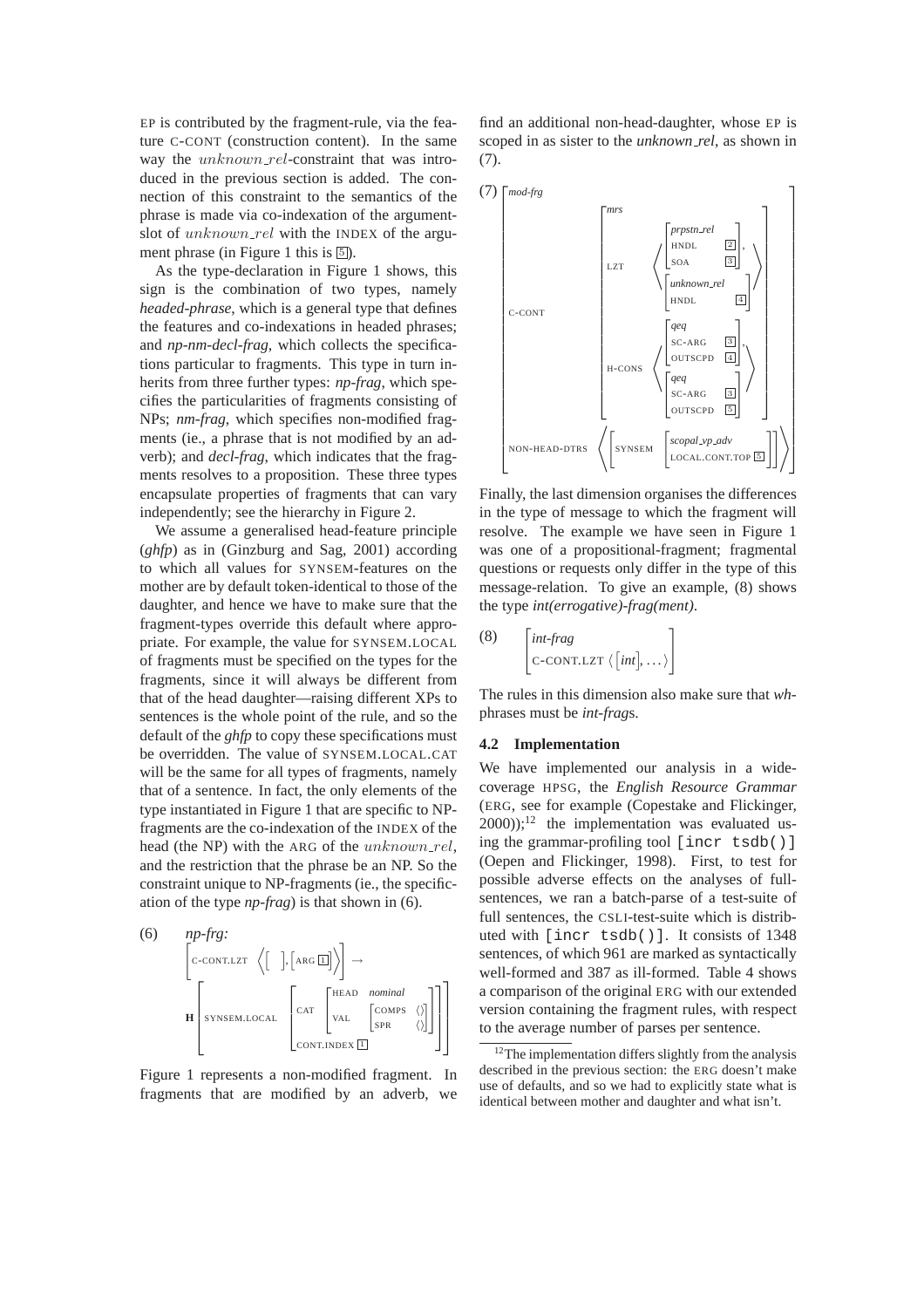

Figure 2: An extract of the construction hierarchy for fragments

| Version of Grammar    | Average # parses |
|-----------------------|------------------|
| LinGO ERG, $20/11/02$ | 2.86             |
| $ERG + frag$          | 3.69             |

Table 4: Competence comparison of the original ERG with the fragment-ERG

As these data show, the fragment rules introduce some new ambiguity, but on average less than one more parse per item. We conclude from this that adding the fragment-rules doesn't lead to an explosion of readings that would render the grammar practically unusable. What this evaluation doesn't tell us, however, is whether the additional readings (of what is meant to be full sentences) are erroneous or not. The problem is that 'fragmenthood' is not a syntactic criterion, and so some strings that can be analysed as sentences can also be analysed as fragments. E.g., "leave" can be both an imperative sentence and a VP-fragment (e.g. in the context of the question "What did John make Sandy do?").

To test the coverage of our extended grammar, we used parts of the annotated corpus described in Section 2.2. In 4037 items we identified 369 fragments, of which our grammar correctly parsed  $242$  (= 65.5%). A detailed study of the fragments that were not recognised showed that a useful extension would be rules for handling fragments of the form "CONJ XP", eg. "and on Saturday."; including those would bring our coverage up to 82.6% of the corpus. This result is in the same order of magnitude as what the original grammar achieves on full sentences, and is in the range of what the best wide-coverage grammars that provide semantic representations at present can achieve. However, although extending the grammar in this way is straightforward it would lead to a dramatic rise in the number of average parses, and so for practical purposes we did not carry out such an extension here.

# **5 Computing the Intended Meaning of Fragments**

#### **5.1 Theory**

The final problem we have to address is how the underspecified semantic representations that our grammar produces for fragments are resolved contextually. For this, we use a theory of discourse interpretation called SDRT (Asher and Lascarides, 2003). This theory attempts to enrich dynamic semantics with techniques for encoding the contribution of pragmatics. One central notion of dynamic semantics (eg. (Kamp and Reyle, 1993)) is the update of a representation of the context with that of new information; in SDRT, this update is dependent on non-monotonic inferences over linguistic and non-linguistic information. SDRT's updateoperation is defined on descriptions like MRSs; it simply adds constraints on the form of logical forms. The inferred information that is most important for us is the *speech act type* (e.g. *QAP*,  $E$ *lab*<sub>pp</sub>) that connects the new information to the context; this is what we used to classify fragments in Section 2.

These speech acts are computed via default rules; to give an example, the rule for *IQAP* is shown below. In this rules,  $\langle \tau, \alpha, \beta \rangle$  means  $\beta$  is to be attached to  $\alpha$  with a rhetorical relation ( $\alpha$  and  $\beta$  label bits of content) where  $\alpha$  is part of the discourse context  $\tau$ ;  $\alpha$  :? means that  $\alpha$  is an interrogative, and  $A > B$ means *If A then normally B*: 13

(9) IQAP:  $(\langle \tau, \alpha, \beta \rangle \wedge \alpha : ?) > IQAP(\alpha, \beta)$ 

This rule stipulates that the default contribution of a response to a question is to supply information from which the questioner can infer an answer. Thus inferences about speech acts, and hence about implicit content and goals, can sometime be triggered (by default) purely on the basis of sentence moods. For

<sup>&</sup>lt;sup>13</sup>(Asher and Lascarides, 1998) shows that some rules like this can be derived from a precise model of rationality and cooperativity.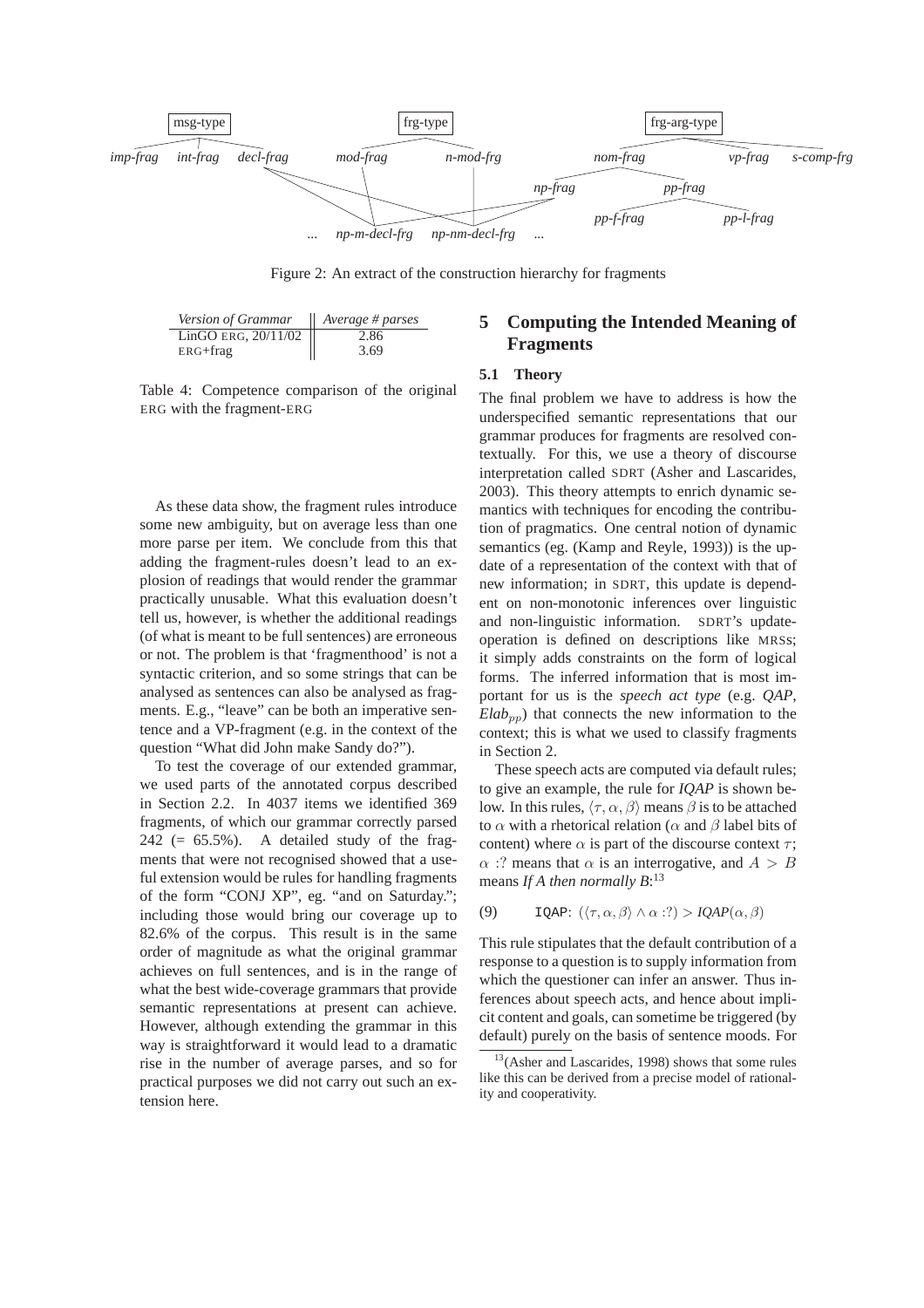other speech acts, information about speaker-goals might be required; however, the general principle is to always minimise the need for such information.

We now address resolving the underspecification indicated by *unknown rel*. In particular, we argue that there are certain constraints on the *form* of *resolution-via-identity* fragments which do not apply to *resolution-via-inference* fragments. We derive these different constraints from a general discourse coherence principle, but before we come to this, we have to show what these constraints are. We begin with questions and answers like  $(1)$ .

Intuitively, one can say that there is a 'hole' in questions like (1) or (10), marked syntactically by the *wh*-phrase and semantically by a variable (be that bound by a  $\lambda$ -operator, as in (Groenendijk and Stokhof, 1984) or by a quantifier, as in the ERG).

(10) A: Who came to the party? B: Not Sandy.

This initially suggests that to resolve the content of the fragment, one could attempt to do syntactic reconstruction, 'plugging' the syntactic structure of the fragment into the (syntactic) 'hole' in the question (cf. (Morgan, 1973)). Unfortunately, as (Ginzburg and Sag, 2001) (henceforth G&S) attest, such a strategy fails for some cases; eg. for (10) above: "\*Not Sandy came to the party."

On the other hand, G&S also attest that a purely semantic reconstruction, where the semantic representation of the fragment is 'plugged into' the (semantic) 'hole' in the question, is also unsatisfactory. Certain grammatical idiosyncrasies seem to persist beyond sentence boundaries. This can be shown with example (11) (from G&S, p.300). Here the fragmental answers must be of the syntactic category required by the verb in the question (VP[*bse*] and VP[*inf*], respectively), even though the semantic objects denoted by these VPs presumably are of the same type.14

(11) a. A: What did he make you do?  $- B: Sing$ b. A: What did he force you to do? — B: To sing.

G&S model this constraint by restricting short answers to be syntactically parallel to the question they answer. This however is too strict, as examples like (2) show, which is a short answer as well but does not exhibit such 'parallelism'. We explain the observation in a less direct but more general way. First of all, our theory is declarative: it describes the form of the preferred resolution (it's the one that satisfies the coherence constraints of the rhetorical relations), but not necessarily how it is generated. We assume as a general discourse principle that resolutions which are (semantic-)structurally very close must satisfy a certain syntactic constraint which says that subcategorization requirements must be satisfied, too. Hence our principle can rule out resolutions even if they satisfy the semantic constraints (eg., it would rule out the 'wrong' combination of questions and answers in (11) above), in case they violate that syntactic constraint. The difference between (1) and (2) now is explained by different contextual requirements. In (2) there is another relation present besides *QAP*, namely *Explanation*. The semantics of this former relation (namely that  $\beta$  explains the propositional content of  $\alpha$ ) puts additional semantic constraints on the answer; the structural closeness is not required, and hence the fragment is exempt from the syntactic constraint.

For reasons of space, we simply sketch the theory here, but we should stress that, following G&S, we also assume that certain syntactic information persists beyond sentence boundaries.

#### **5.2 Implementation**

We have partially implemented the theory described here in a computer program (see also (Schlangen and Lascarides, 2002)). The resolution of *res-viaid* fragments is very straightforward to implement, since for them all possibilities can be generated via simple abstraction and functional application operations over the semantic representations. That of *res-via-inf* fragments is more problematic, and we have only implemented it for a very limited domain, namely that of scheduling dialogues. In this domain, the discourse-plans are particularly simple, and so we can specify the required axioms for reasoning with extra-linguistic information. Again we can't go into details here and only note that even though we minimise the amount of extra-linguistic information that is needed, resolution of *res-via-inf* fragments is a demanding task and can be automated only for very restricted domains.

## **6 Related Work**

The idea that content is determined by coherence relations is of course not new, and has been implemented for example in (Hobbs et al., 1993), which also mentions in passing the problem of resolving fragments in context. However, this 'Interpreta-

<sup>14</sup>For a further discussion of the exact extent of this parallelism see (Schlangen, 2002).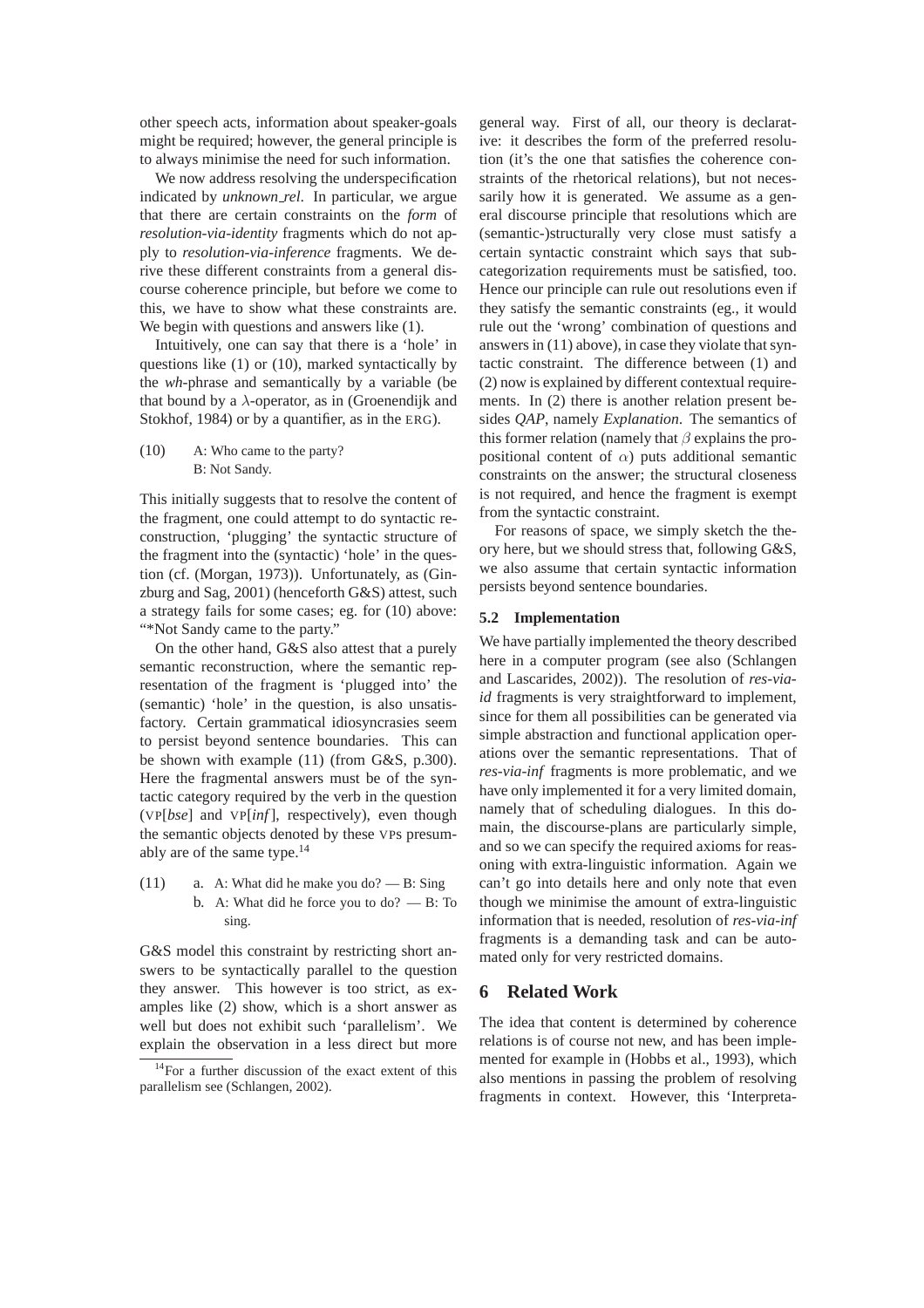tion as Abduction'-theory (IAT) differs from our approach in a number of important aspects. First, unlike IAT's weighted abduction where conflict among the clues to interpretation is handled by the extraneous logical machinery of weights, in our theory conflict is resolved automatically by the logical consequence relation itself. Secondly, Hobbs et al. don't consider the syntactic constraints on the resolution of fragments that we discussed above. In fact, they seem to regard fragments as 'syntactically-ill formed utterances', and so do not make a difference between well-formed and ill-formed fragments. In principle, further constraints could be added to the ITA framework, but at the cost of having to re-assign weights so that the results of inference are always as intended, and no princples or regulations are given in (Hobbs et al., 1993) about how to do this.

As mentioned in the introduction, (Ginzburg and Sag, 2001) (henceforth G&S) also offer a non-modular approach to the resolution of shortanswers (and some other fragmental speech acts). (12) shows a very schematic representation of their approach.

(12) S: Peter walks  
\n
$$
\begin{array}{ccc}\n & S: & Peter walks \\
 & | & \\
\hline\n& Who walks? & | & \n\end{array}
$$
\nPeter

A grammar rule specific to the *use* made of the fragment (in (12) as an answer) directly projects NPs as sentences, with parts of the sentential content coming from a contextual feature QUD (question under discussion). This grammar rule in one go checks the syntactic constraints and constructs the intended content of the fragment in its discourse context.

In our opinion, our compositional approach has certain advantages. First, the grammatical analysis of fragments is uniform; contextual variation in their meaning is accounted for in the same way as it is for other anaphoric phenomena, via inferences underlying discourse update. This yields the second advantage: resolving fragments is fully integrated with resolving other kinds of underspecification (although we have not shown this here; cf. (Schlangen and Lascarides, 2002)). Third, the interaction between grammar and pragmatics is straightforward: pragmatics enriches information coming from the grammar. In G&S's approach the grammar has to 'decide' on the speech act that has been performed (the grammar-rules are specific for eg. answering, clarification); something that is normally seen to be a defeasible process. Hence, even in G&S's approach a pragmatic module is required, which then has the task of filtering out unwanted parses. Fourth, we have available a strong theory of contextual interpretation which can explain the reasoning behind the resolution of examples like (2) (although we have not shown here in detail how); the functional application used by G&S seems too weak to do this. Fifth, our compositional approach allowed us to straightforwardly extend an existing wide-coverage grammar. This contrasts with the non-compositional approach which through its demands for making contextual information available entails that standard parsers cannot be used without modifications. Lastly, the separation of the grammar and resolution components means that in theory our grammar can be used with different resolution strategies; however, we have not systematically explored that.

As mentioned in the introduction, (Carberry, 1990) offers an approach that uses plan-recognition techniques to resolve fragments. While such an approach can perhaps model *res-via-inf* cases, it seems to us needlessy powerful for fragment-types like (1), where purely linguistic information is sufficient. Moreover, Carberry does not deal with the syntactic constraints and so overgenerates possible fragments.

## **7 Conclusions**

We draw the following conclusions from the work presented in this paper: fragments occur frequently in dialogues, namely relatively consistently around 10% across dialogue types (but possibly more frequently in question/answer-based informative dialogues). This means that a principled approach to their resolution is important for natural sounding dialogue systems, besides being of theoretical interest. We have offered such an approach, beginning with a comprehensive taxonomy of fragmenttypes, through to a semantic and syntactic analysis, which we also implemented. In that implementation we identified for future work the sub-type of fragments of the form 'CONJ XP' (eg. "and on Monday.").

### **Acknowledgements**

We would like to thank the anonymous reviewers for their helpful comments.

### **References**

Nicholas Asher and Alex Lascarides. 1998. Questions in dialogue. *Linguistics and Philosophy*,